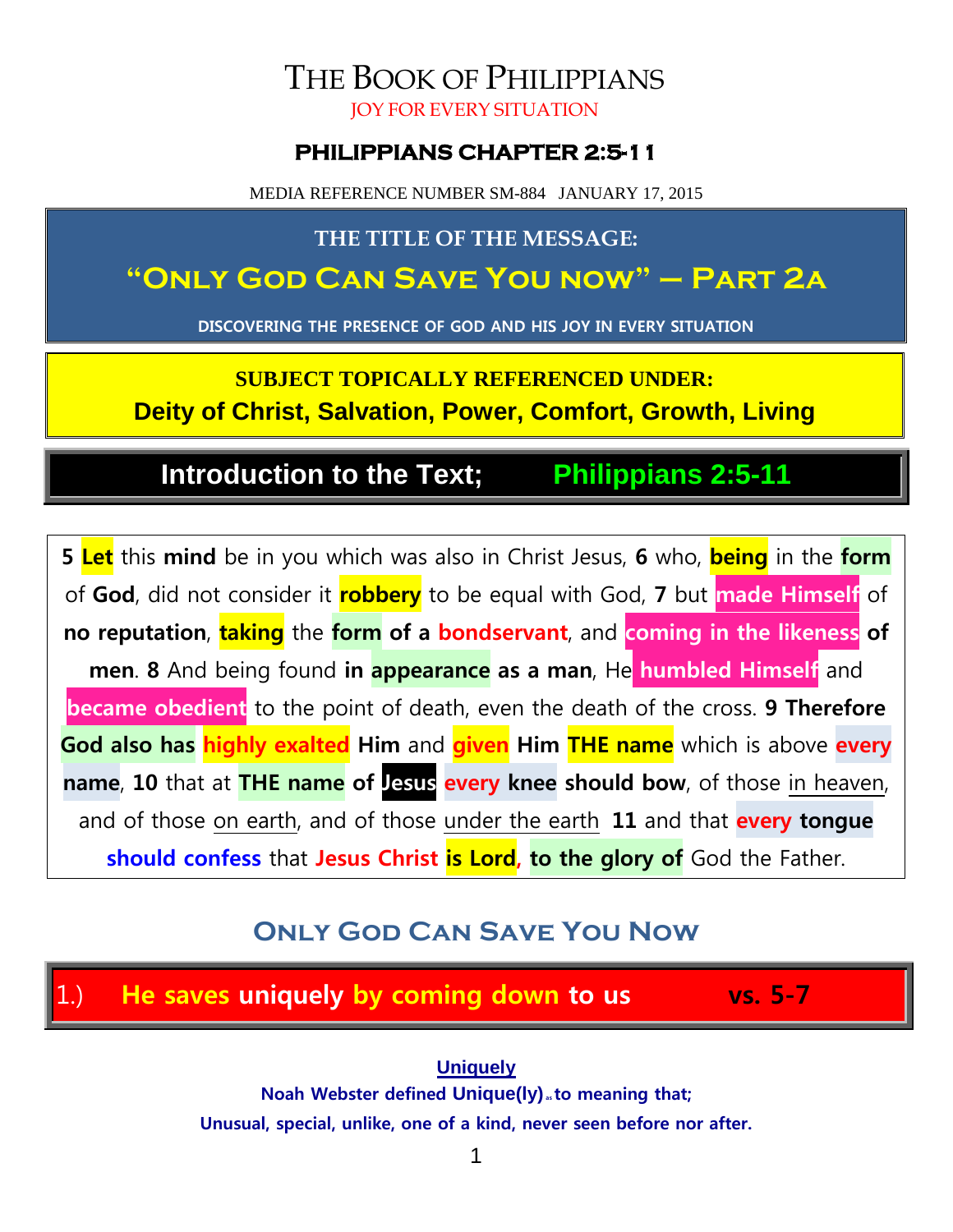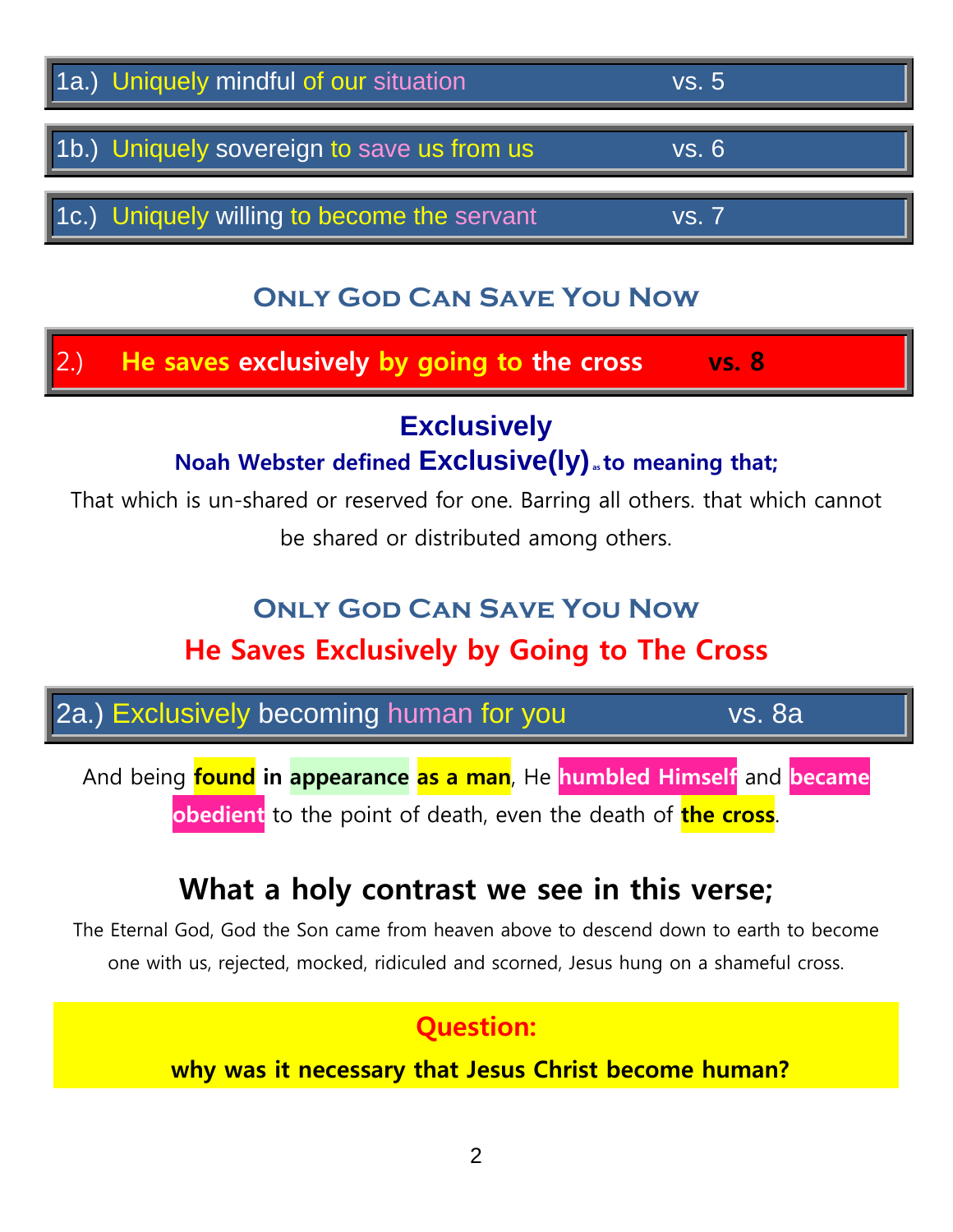#### **answer:**

### **man had no representative before an offended God.**

The God of the Bible

Had been violated, disobeyed and offended by mankind's sin.

#### **answer:**

**nothing that we could have offered up would have been good enough because we come with tainted offerings.**

#### **answer:**

**mankind had to have a direct association, perfect linkage to the offering. It could not have been an animal or a tree or some precious metal or gem**

#### **Hebrews 8:1,11-15**

Now this is the main point of the things we are saying: We have such a High Priest, who is seated at the right hand of the throne of the Majesty in the heavens, 2 a Minister of the sanctuary and of the true tabernacle which the Lord erected, and not man… :11 But Christ came as High Priest of the good things to come, with the greater and more perfect tabernacle not made with hands, that is, not of this creation. 12 Not with the blood of goats and calves, but with His own blood He entered the Most Holy Place once for all, having obtained eternal redemption. 13 For if the blood of bulls and goats and the ashes of a heifer, sprinkling the unclean, sanctifies for the purifying of the flesh, 14 how much more shall the blood of Christ, who through the eternal Spirit offered Himself without spot to God, cleanse your conscience from dead works to serve the living God? 15 And for this reason He is the Mediator of the new covenant, by means of death,

## **Love Compelled Christ to Come to us,**

It was His Love for mankind that Compelled Him to Suffer and to Die for us

#### **1 John 2:1-2 NLT**

My dear children, I am writing this to you so that you will not sin. But if anyone does sin, we have an advocate who pleads our case before the Father. He is Jesus Christ, the one who is truly righteous. 2 He himself is the sacrifice that atones for our sins—and not only our sins but the sins of all the world.

## **We have an Attorney - Our Attorney is None Other**

than the Judges Son, Jesus Christ - our Defender.